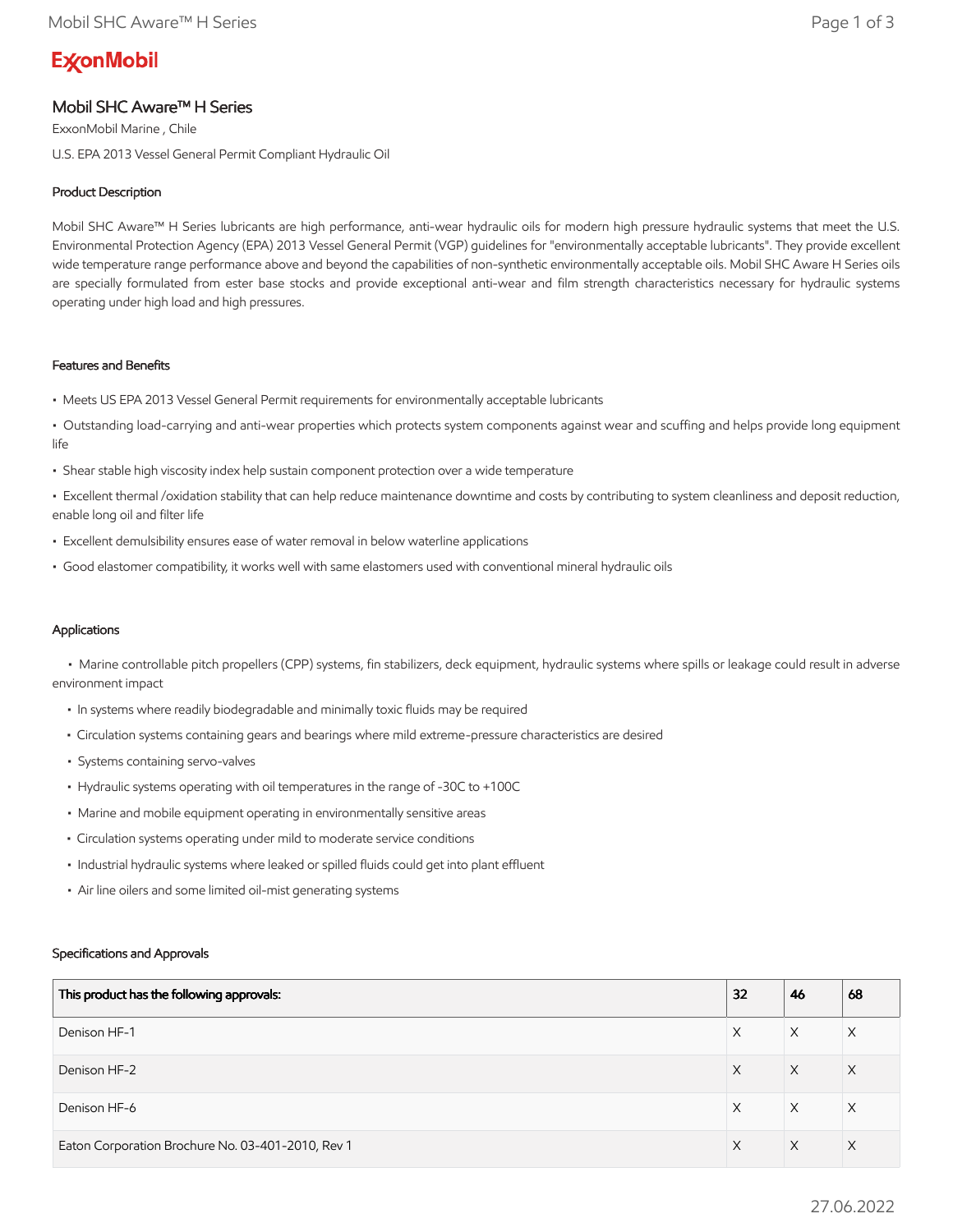| This product meets or exceeds the requirements of: | $\sim$<br>ж | -46 | 68 |
|----------------------------------------------------|-------------|-----|----|
| US EPA VGP:2013                                    |             |     |    |

## Properties and Specifications

| Property                                                   | 32            | 46            | 68            |
|------------------------------------------------------------|---------------|---------------|---------------|
| Grade                                                      | <b>ISO 32</b> | <b>ISO 46</b> | <b>ISO 68</b> |
| Acute Algae Toxicity, EC50/72h, mg/l, OECD 201             | >1000         | >1000         | >1000         |
| Acute Daphnia Toxicity, EC50/48h, mg/l, OECD 202           | >1000         | >1000         | >1000         |
| Acute Fish Toxicity, LC50/96h, mg/l, OECD 203              | >1000         | >1000         | >1000         |
| Bioaccumulation, Partition Coefficient, Log Pow, OECD 117  | $<$ 3         | $<$ 3         | $<$ 3         |
| Density @ 15 C, g/ml, ASTM D4052                           | 0.912         | 0.905         | 0.915         |
| FZG Scuffing, Fail Load Stage, A/8.3/90, ISO 14635-1       | 11            | 12            | $>12$         |
| Flash Point, Cleveland Open Cup, °C, ASTM D92              | 185           | 185           | 185           |
| Kinematic Viscosity @ 100 C, mm2/s, ASTM D445              | 6             | 8.2           | 10.37         |
| Kinematic Viscosity @ 40 C, mm2/s, ASTM D445               | 32            | 46            | 68            |
| Pour Point, °C, ASTM D97                                   | $-54$         | $-36$         | $-36$         |
| Rust Test, Sea Water, 24 h @ 60 C, ASTM D665-PROB          | <b>PASS</b>   | <b>PASS</b>   | <b>PASS</b>   |
| Shake-Flask Test, CO2 Evolution (Mod. Sturm), %, OECD 301B | $>60$         | $>60$         | $>60$         |
| Viscosity Index, ASTM D2270                                | 140           | 140           | 140           |

## Health and Safety

Health and Safety recommendations for this product can be found on the Material Safety Data Sheet (MSDS) @ [http://www.msds.exxonmobil.com/psims](http://www.msds.exxonmobil.com/psims/psims.aspx) /psims.aspx

All trademarks used herein are trademarks or registered trademarks of Exxon Mobil Corporation or one of its subsidiaries unless indicated otherwise.

11-2020 ExxonMobil Marine Limited Ermyn Way Leatherhead, Surrey United Kingdom KT22 8UX

#### http://www.exxonmobil.com

Due to continual product research and development, the information contained herein is subject to change without notification. Typical Properties may vary slightly.